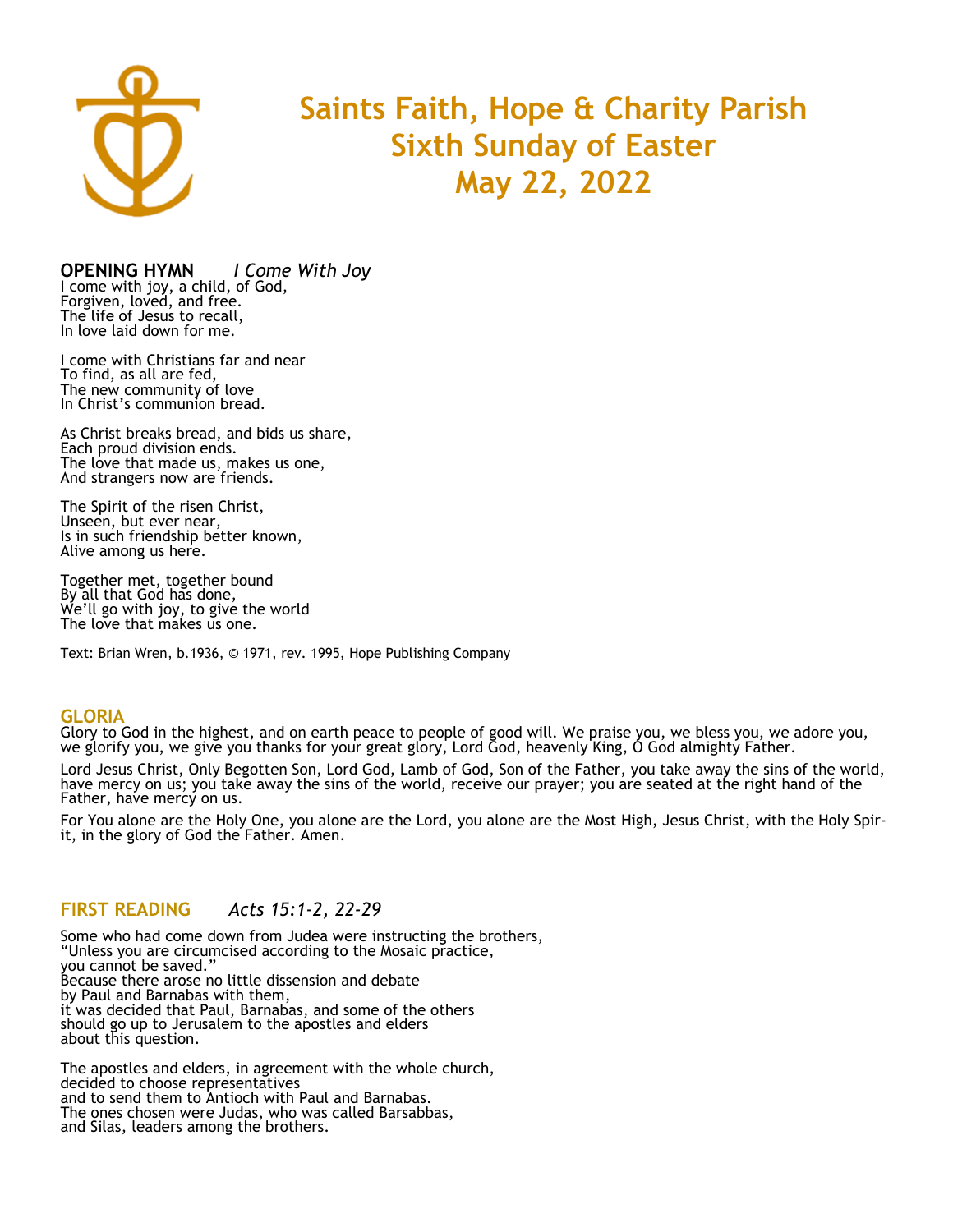**FIRST READING (Cont'd.)** *Acts 15:1-2, 22-29* This is the letter delivered by them: "The apostles and the elders, your brothers, to the brothers in Antioch, Syria, and Cilicia of Gentile origin: greetings. Since we have heard that some of our number who went out without any mandate from us have upset you with their teachings and disturbed your peace of mind, we have with one accord decided to choose representatives and to send them to you along with our beloved Barnabas and Paul, who have dedicated their lives to the name of our Lord Jesus Christ. So we are sending Judas and Silas who will also convey this same message by word of mouth: 'It is the decision of the Holy Spirit and of us not to place on you any burden beyond these necessities, namely, to abstain from meat sacrificed to idols, from blood, from meats of strangled animals, and from unlawful marriage. If you keep free of these, you will be doing what is right. Farewell.'"

## **[LITURGY O](http://www.usccb.org/prayer-and-worship/the-mass/order-of-mass/liturgy-of-the-word/index.cfm)F THE WORD**

**RESPONSORIAL PSALM** *Ps 67:2-3, 5, 6, 8*

**Refrain:** *O God, let all the nations praise you!*

## **SECOND READING** *Rev 21:10-14, 22-23*

The angel took me in spirit to a great, high mountain and showed me the holy city Jerusalem coming down out of heaven from God. It gleamed with the splendor of God. Its radiance was like that of a precious stone, like jasper, clear as crystal. It had a massive, high wall, with twelve gates where twelve angels were stationed and on which names were inscribed, the names of the twelve tribes of the Israelites. There were three gates facing east, three north, three south, and three west. The wall of the city had twelve courses of stones as its foundation, on which were inscribed the twelve names of the twelve apostles of the Lamb.

I saw no temple in the city for its temple is the Lord God almighty and the Lamb. The city had no need of sun or moon to shine on it, for the glory of God gave it light, and its lamp was the Lamb.

#### **GOSPEL ACCLAMATION** *Jn 14:23 Alleluia, Alleluia*

## **GOSPEL** *Jn 14:23-29*

Jesus said to his disciples: "Whoever loves me will keep my word, and my Father will love him, and we will come to him and make our dwelling with him. Whoever does not love me does not keep my words; yet the word you hear is not mine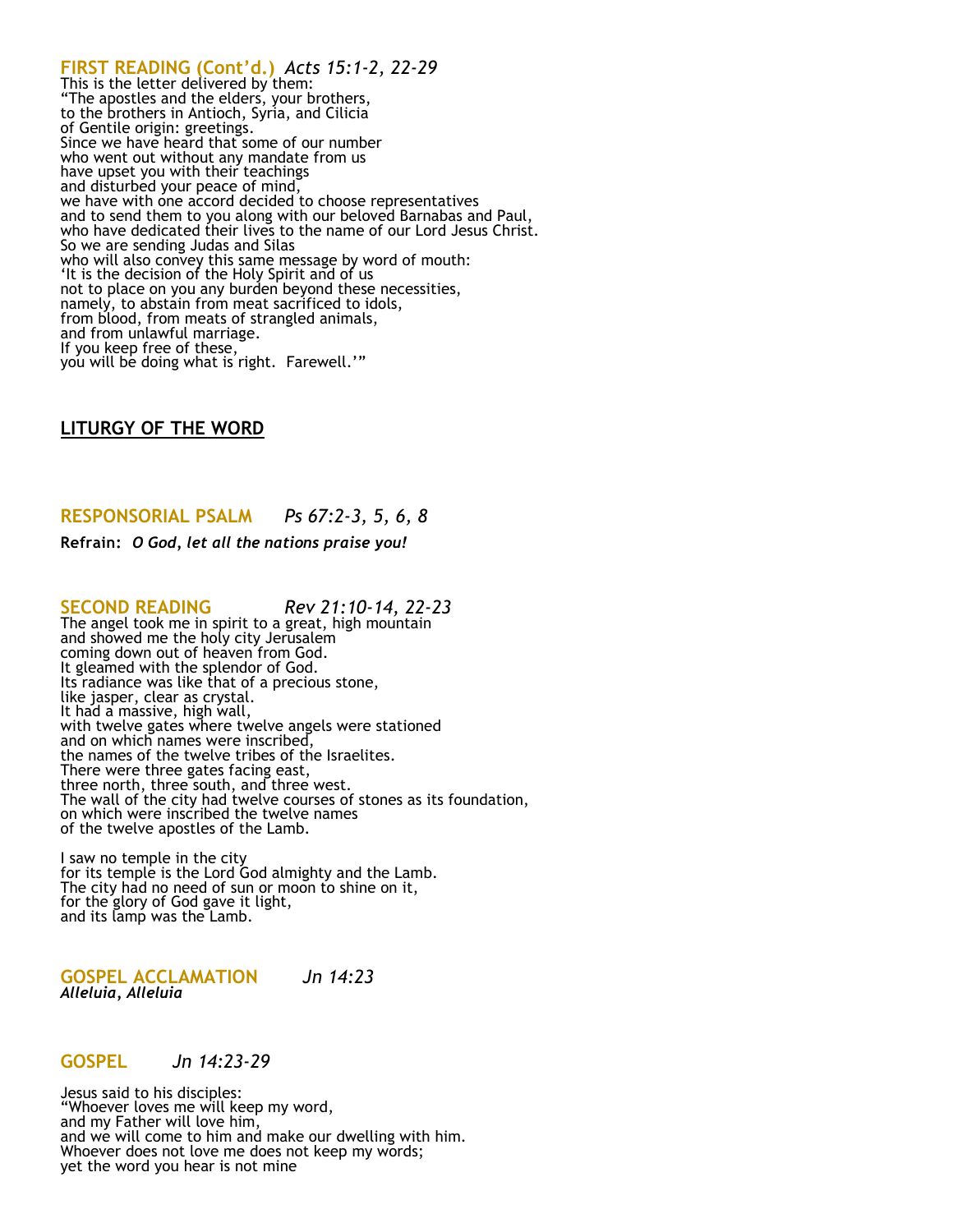#### **GOSPEL (Cont'd.)** *Jn 14:23-29* but that of the Father who sent me.

"I have told you this while I am with you. The Advocate, the Holy Spirit, whom the Father will send in my name, will teach you everything and remind you of all that I told you. Peace I leave with you; my peace I give to you. Not as the world gives do I give it to you. Do not let your hearts be troubled or afraid. You heard me tell you, 'I am going away and I will come back to you.' If you loved me, you would rejoice that I am going to the Father; for the Father is greater than I. And now I have told you this before it happens, so that when it happens you may believe.

**HOMILY**

## **HOLY, HOLY, HOLY - THE LORD'S PRAYER - SIGN OF PEACE - LAMB OF GOD - COMMUNION**

## **OFFERTORY HYMN** *Make Me a Channel of Your Peace*

Make me a channel of your peace. Where there is hatred, let me bring your love. Where there is injury, your pardon, Lord, And where there's doubt, true faith in you.

Make me a channel of your peace. Where there's despair in life, let me bring hope. Where there is darkness only light, And where there's sadness ever joy.

O Master, grant that I may never seek So much to be consoled, as to console, To be understood, as to understand, To be loved, as to love, with all my soul.

Make me a channel of your peace. It is in pardoning that we are pardoned, In giving of ourselves that we receive, And in dying that we're born to eternal life.

Dedicated to Mrs. Frances Tracy. Text: Based on the prayer traditionally ascr. to St. Francis of Assisi, 1182–1226. Text and music © 1967, OCP. All rights reserved.

## Refrain:

## **COMMUNION HYMN** *Unless a Grain of Wheat*

Unless a grain of wheat shall fall upon the ground and die, it remains but a single grain with no life.

If we have died with him, then we shall live with him; if we hold firm, we shall reign with him.

If anyone serves me, then they must follow me;